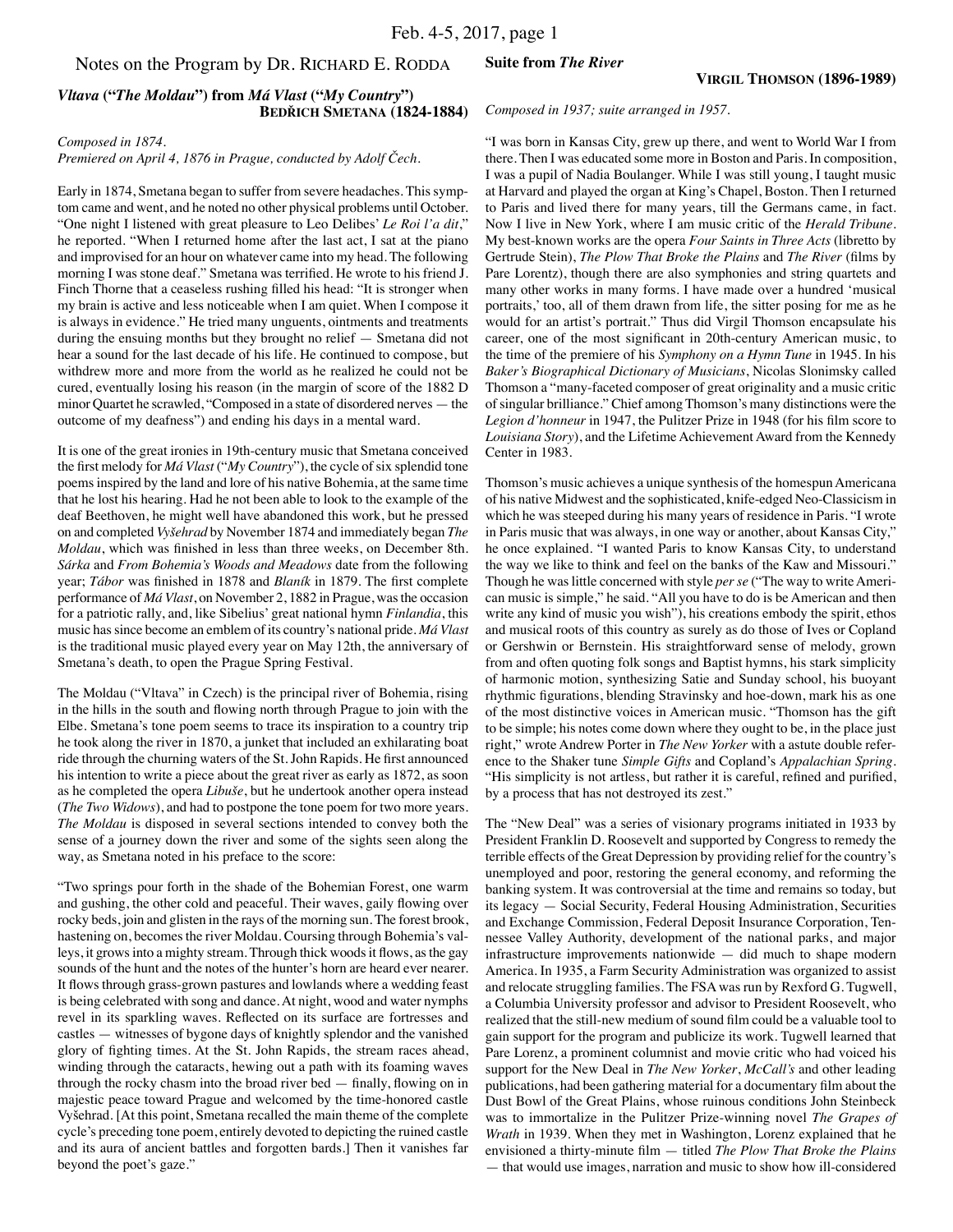farming practices and the climate of the region had led to the Dust Bowl. Tugwell arranged a small budget for the project, and Lorentz engaged an experienced team of cinematographers to do the filming and Virgil Thomson to compose the music; Lorentz wrote the narration himself. Though Lorentz had great difficulty getting the film distributed — the studios owned most of the theaters in those days and saw this government-funded project as unwelcome competition — *The Plow That Broke the Plains* was both a critical and public success upon its release in May 1936, and it still stands as a powerful record of one of the nation's most trying times; it was accepted by the Library of Congress into the National Film Registry in 1999.

The following year, Tugwell and Lorentz agreed to do a similar project about the frequent devastating floods along the Mississippi River Valley that resulted from soil erosion, deforestation and badly planned development, and Thomson was again brought in to supply the music. The project was given special urgency — and a unique opportunity for dramatic footage by the catastrophic Mississippi flood of late winter 1937, which the Red Cross claimed shattered all records for a natural disaster in the United States and caused the Coast Guard to mount its largest relief effort to that time. *The River* opened in wide distribution in February 1938 — the studios had seen the value of such documentaries as a supplement to their commercial programming — and was widely praised; it was named Best Documentary at the Venice Film Festival that year, beating out Leni Riefenstahl's propagandistic *Olympiad*, and the publication of Lorentz's Whitmanesque text was nominated for a Pulitzer Prize in poetry. (An Academy Award for documentaries was not instituted until 1942.) For those who would like to experience this classic of American history and filmmaking, *The River* is available on YouTube.

Thomson rooted his score, which runs continuously throughout the 32 minutes of *The River*, in traditional songs, hymns and spirituals of the Mississippi Valley that he culled from published collections and consultations with the pioneering folklorist John Lomax, whose research and thousands of field recordings were seminal additions to the Archive of American Folk Culture at the Library of Congress; when pressed by Lorentz for music for a section of the film that had not yet been edited, Thomson also included extended passages from the *Symphony on a Hymn Tune* (based largely on the Southern Baptist hymn *How Firm a Foundation*) he had written in 1926-1928 but could not get performed until 1945. In 1957 he arranged a concert suite from the complete score that summarizes the film's progress, as indicated with the following excerpts from Lorentz's poetic narration.

I. *The Old South*. "The Mississippi River runs to the Gulf. Carrying every drop of water that flows down two-thirds the continent ... Men and mules, mules and mud ... New Orleans to Baton Rouge, Natchez to Vicksburg, Memphis to Cairo ... A thousand miles up the river ... And we made cotton king ... We fought a war. We fought a war and kept the west bank of the river free of slavery forever."

II. *Industrial Expansion in the Mississippi Valley*. "We rolled a million bales down the river for Liverpool and Leeds. 1860: We rolled four million bales down the river, cotton for the spools of England and France…. Ten million bales … Fifteen million down to the Gulf ... Cotton for the spools of Italy and Germany."

III. *Soil Erosion and Floods*. "But we left the old South impoverished and stricken. Doubly stricken, because, beyond the tragedy of war, already the frenzied cotton cultivation had taken toll of the land ... We built a hundred cities and a thousand towns ... But at what a cost! We cut the top off the Alleghenies and sent it down the river; We cut the top off Minnesota and sent it down the river; We cut the top off Wisconsin and sent it down the river. We left the mountains and the hills slashed and burned, And moved on ... The water comes downhill, spring and fall; Down from the cut-over mountains, Down from the plowed-off slopes, Down every brook and rill, rivulet and creek, Carrying every drop of water that flows down two-thirds the continent ... And poor land makes poor people. Poor people make poor land. A generation facing a life of dirt and poverty, disease and drudgery; Growing up without proper food, medical care, or schooling, And in the greatest river valley in the world."

IV. *Finale*. "And the old river can be controlled … to develop navigation, flood control, agriculture and industry in the valley; a valley that carries more rainfall than any other in the country ... Control enough to put the river together again before it is too late ... Before it has picked up the heart of a continent and shoved it into the Gulf of Mexico."

### **Symphony No. 3 in E-flat major, Op. 97, "Rhenish" Robert Schumann (1810-1856)**

#### *Composed in 1850.*

*Premiered on February 6, 1851 in Düsseldorf, conducted by the composer.*

Robert Schumann arrived in Düsseldorf on September 2, 1850 to assume his new duties as conductor of the local orchestra and choral society. He seemed pleased with the situation: the musical forces were skilled enough to present an annual music festival that had been conducted by such luminaries as Mendelssohn; Schumann's home life with his beloved wife, Clara, was happy; he had been composing a steady stream of new music for nearly two decades; and his position offered him the chance to live in the heart of the Rhineland, on the legendary river itself, a region for which he had harbored great fondness throughout his life. During the three months following his move to Düsseldorf, he wrote two important works — the Cello Concerto and the "Rhenish" Symphony.

The immediate inspiration for the Symphony came from the Schumanns' visit to Cologne on September 29, 1850. The city and its great cathedral, still unfinished centuries after its inception, made such a powerful impression on the composer that he determined to write a work which, he said, "mirrors here and there something of Rhenish life." Though he provided only the fourth of the Symphony's five movements with a programmatic title, the second and last movements reflect the spirit and style of peasant dances, while the first shows the confidence and joy Schumann felt in his new surroundings and the third the deep contentment he found in living close to the Rhine. The fourth movement was originally titled, "In the character of an accompaniment to a solemn ceremony," though Schumann later deleted the heading, saying that "the general impression of a work of art is more effective [than a specific extra-musical reference]." This great movement, which stands at the pinnacle of Schumann's symphonic achievement, grew from the ritual the composer observed at the Cologne Cathedral on November 12, 1850, when Archbishop Johannes von Geissel was elevated to the rank of Cardinal. So overwhelmed was Schumann with the magnificent service in that great church that he produced what the noted British musicologist Sir Donald Tovey later dubbed "one of the finest pieces of ecclesiastical polyphony since Bach." Schumann, who revered and studied Bach's music for all of his life, would have been immensely pleased with Tovey's evaluation.

The opening movement of Schumann's "Rhenish" Symphony launches without introduction into its main theme. This striding melody, characterized by its buoyant syncopations and bright vitality, precedes a vigorous scalar motive and a lyrical second theme, all of which are combined with considerable craft in one of Schumann's most elaborate developmental sections. The second movement, notable for its rich harmonic palette and its two-trio structure, resembles a slow *Ländler*, the peasant dance that was the forerunner of the waltz. The brief third movement, only 54 measures long, is a songful interlude similar in spirit to the many mood paintings that abound in Schumann's works for solo piano. The penultimate movement is the composer's depiction of the majestic ceremony in Cologne Cathedral. Its mystical atmosphere is as much the product of its exquisite sonority horns and bassoons enhanced by the noble voices of the trombones, heard here for the first time in the Symphony — as of its strict contrapuntal style. The finale exudes the aura of a folk festival, as though Schumann had left the misty Gothic interior of the Cathedral to find a sun-lit square filled with carnival revelers immediately outside. At the climax of the movement, the Cathedral music again bursts forth from the winds and brass, and the work closes with an energetic coda alluding to the theme of the first movement. ©2016 Dr. Richard E. Rodda